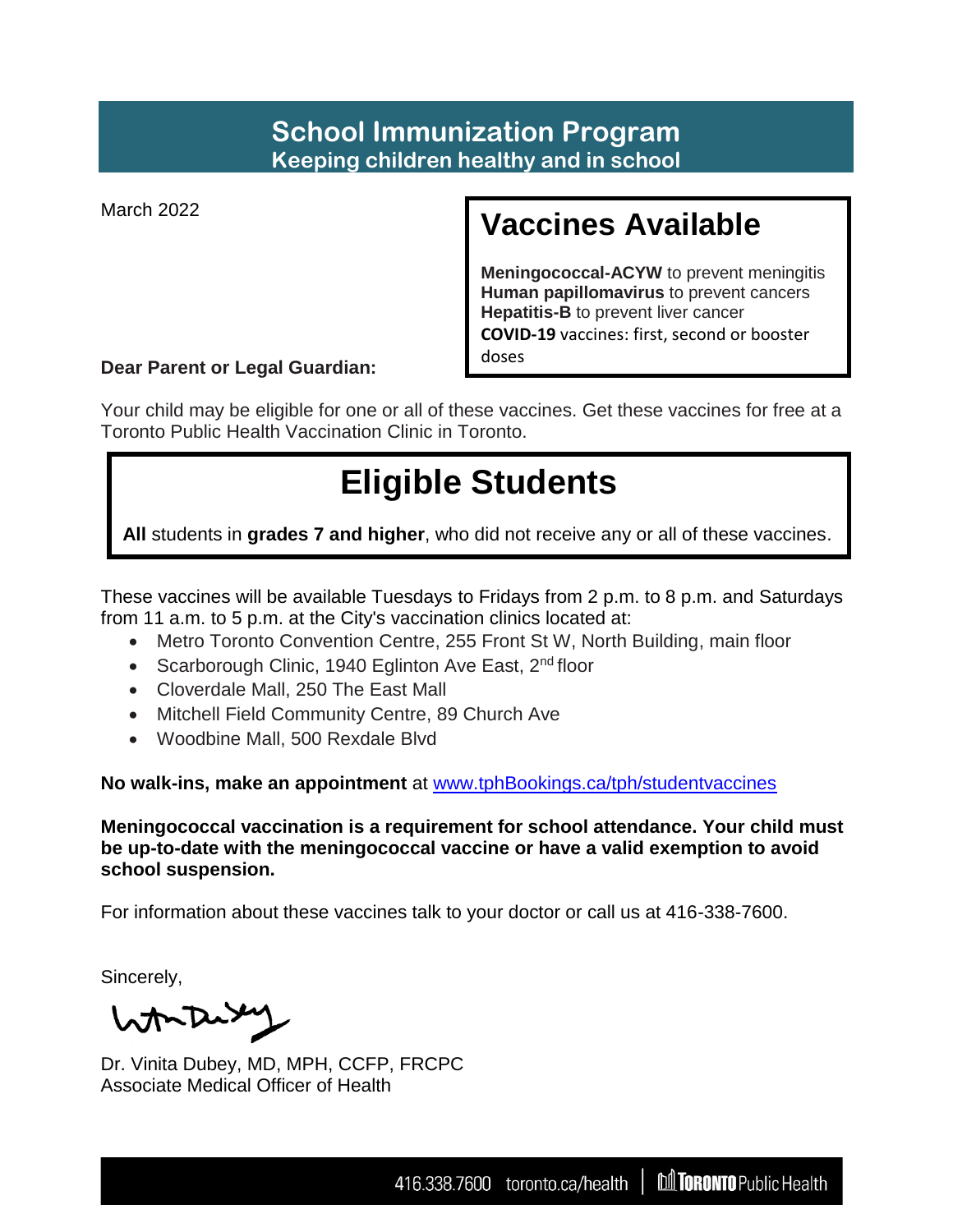### **PREVENT MENINGITIS**

Meningococcal disease is very rare, but it can become life threatening quickly. It is the leading cause of bacterial meningitis in teens and young adults. The bacteria infects the lining of the brain leading to strokes, hearing loss, seizures or blood infection. This vaccine may be needed for travel and/or postsecondary education.

#### **Vaccine Benefits**

The quadrivalent vaccine protects against four types of the meningococcal bacteria: A, C, Y, and W-135. The vaccine is 80 to 85% effective for teenagers. Vaccine effectiveness decreases over time. If it has been more than five years since your child's vaccination, a booster is recommended.

#### **Trade Names of vaccines provided by Toronto Public Health**

Nimenrix®, Menactra®, Menveo®

#### **Vaccine Side Effects and Risks**

The vaccine is safe, effective and well tolerated. Reactions are usually mild. Common side effects include pain and redness where the vaccine was given, headache, feeling tired or unwell for a short time after receiving the vaccine.

In rare cases, serious allergic reactions such as trouble breathing, rash, swelling in the throat and face may occur. Allergic reactions can be treated and are usually temporary. Please stay at the clinic for 15 minutes after vaccination to monitor for reactions. There are no long-term side effects associated with this vaccine.

#### **Who Should Not Get the Vaccine**

This vaccine is not for individuals with allergies to the vaccine ingredients or has had a serious reaction to a previous vaccine (containing diphtheria or tetanus toxoid).

As a precaution, delay getting the vaccine if your child has a fever.

#### **For Students that Received or are Planning to Receive a COVID-19 Vaccine**

Students can receive a COVID-19 vaccine at the same time as, or any time before or after, this vaccine.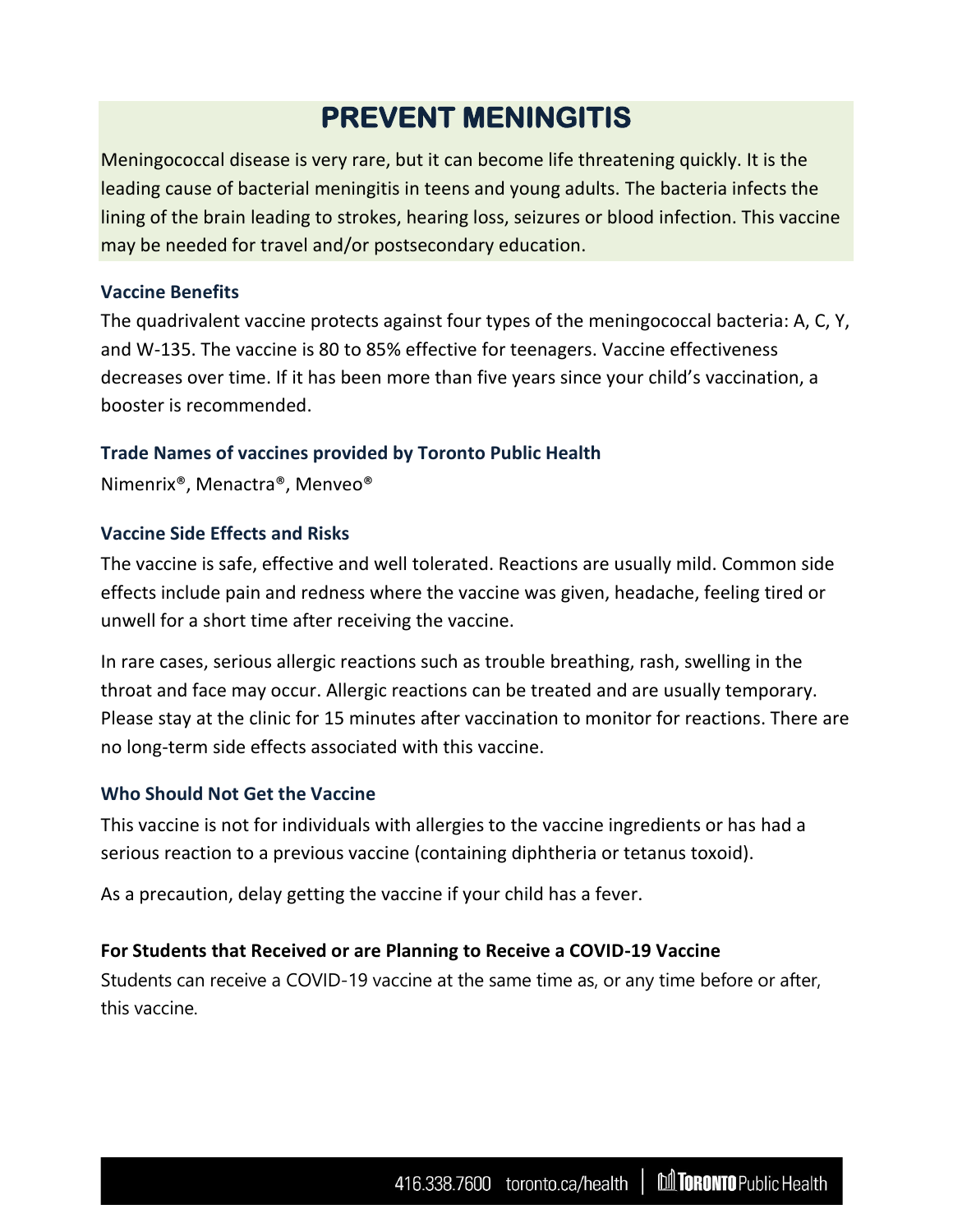### **PREVENT CANCERS**

There are different types of human papillomavirus (HPV). Many people do not know they are infected and never develop symptoms. Human papillomavirus infections cause many cancers of the mouth, head and neck, cervix and genitals.

#### **Vaccine Benefits**

Gardasil**®**-9 vaccine is over 95% effective to protect against 9 types of human papillomavirus. The vaccine prevents infection against seven types of the virus which may lead to cancer and pre-cancerous cells and 2 types that cause warts.

Students under 15 years of age need 2 doses, given 6 months apart. Students with a weak immune system or 15 years and older will need a third dose. Vaccinating with Gardasil**®** -9 will provide added protection even if your child has already received Gardasil<sup>®</sup>-4 or Cervarix®.

#### **Trade Name of vaccine provided by Toronto Public Health**

Gardasil®-9

#### **Vaccine Side Effects and Risks**

The vaccine is safe, effective and well tolerated. Reactions are usually mild. Common side effects include pain, swelling and redness where the vaccine was given, headache, fever, dizziness, nausea, sore throat or feeling faint shortly after receiving the vaccine.

In rare cases, serious allergic reactions such as trouble breathing, rash, swelling in the throat and face may occur. Allergic reactions can be treated and are usually temporary. Please remain for 15 minutes after vaccination to monitor for reactions. There are no longterm side effects or chronic medical conditions associated with this vaccine.

#### **Who Should Not Get the Vaccine**

Anyone with allergies to vaccine ingredients such as yeast or alum should not receive the vaccine.

As a precaution, delay getting the vaccine if your child has a fever.

#### **For Students that Received or are Planning to Receive a COVID-19 Vaccine**

Students can receive a COVID-19 vaccine at the same time as, or any time before or after, this vaccine.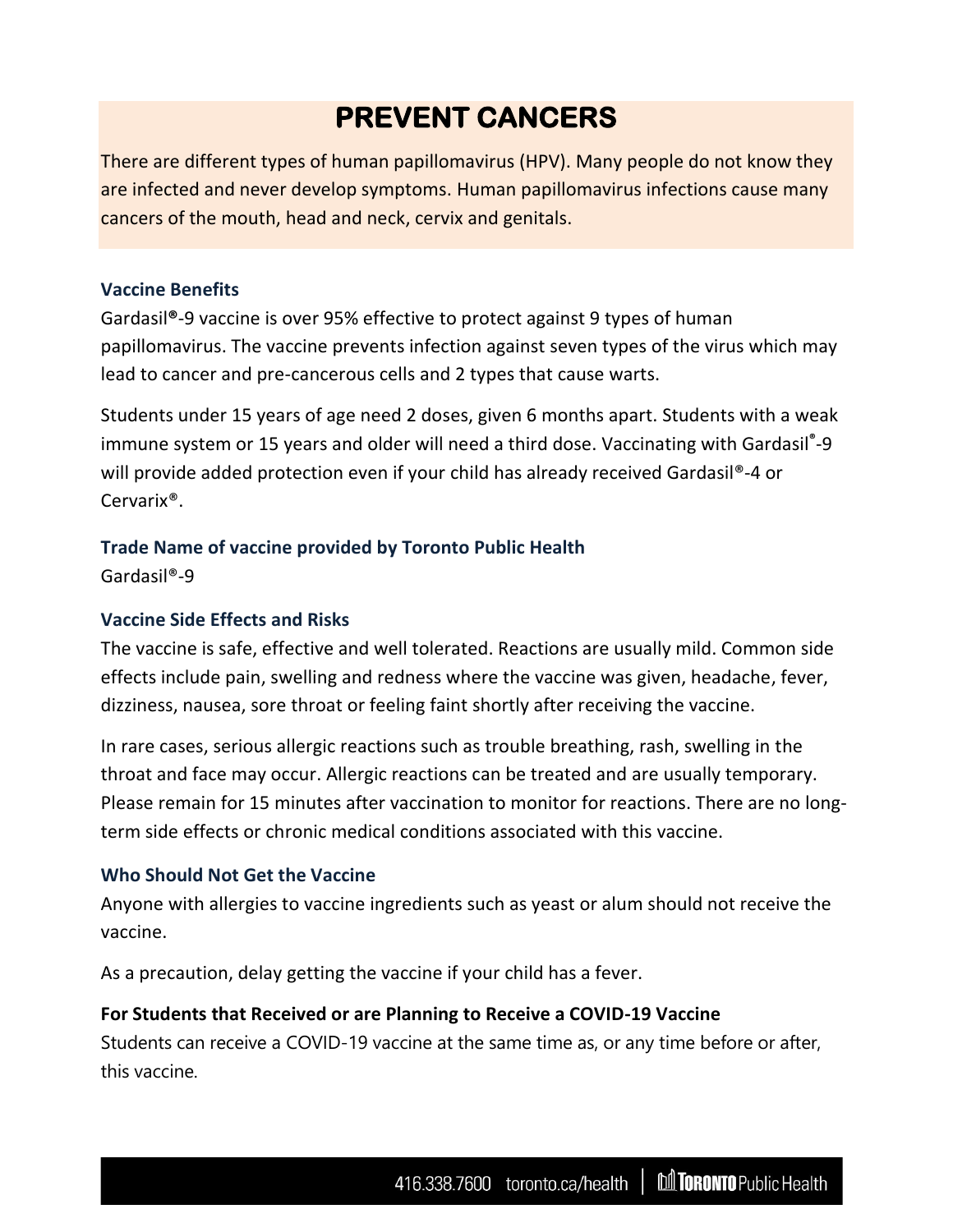### **PREVENT LIVER CANCER**

The hepatitis B virus is spread by infected body fluids. This can include improper cleaning of spa, tattoo, medical and dental instruments. Many people with infection may not have symptoms and can continue to spread the infection to others. Some infections can cause permanent liver damage, cirrhosis and cancer. This vaccine is recommended before travel and for some career choices.

#### **Vaccine Benefits**

The vaccine is over 95% effective to prevent hepatitis B virus infection.

Students, ages 11 to 15 need 2 doses, given 6 months apart. Students with a weak immune system or ages 16 and older will need a third dose.

If your child has received the full hepatitis B vaccine series, even as an infant, there is no need to get the vaccine again.

#### **Trade names of vaccines provided by Toronto Public Health**

Recombivax HB® or Engerix®-B.

#### **Other vaccines containing hepatitis B:**

Twinrix®, Twinrix®Jr., INFANRIX hexa®

#### **Vaccine Side Effects and Risks**

The vaccine is safe, effective and well tolerated. Reactions are usually mild. Common side effects include pain and redness where the vaccine was given, headache, fever, dizziness, nausea or feeling faint shortly after receiving the vaccine.

In rare cases, serious allergic reactions such as trouble breathing, rash, swelling in the throat and face may occur. Allergic reactions can be treated and are usually temporary. Please remain for 15 minutes after vaccination to monitor for reactions. There are no longterm side effects associated with this vaccine.

#### **Who Should Not Get the Vaccine**

Anyone with allergies to vaccine ingredients such as yeast, alum or latex (in Recombivax HB®) should not receive the vaccine.

As a precaution, delay getting the vaccine if your child has a fever.

#### **For Students that Received or are Planning to Receive a COVID-19 Vaccine**

Students can receive a COVID-19 vaccine at the same time as, or any time before or after, this vaccine.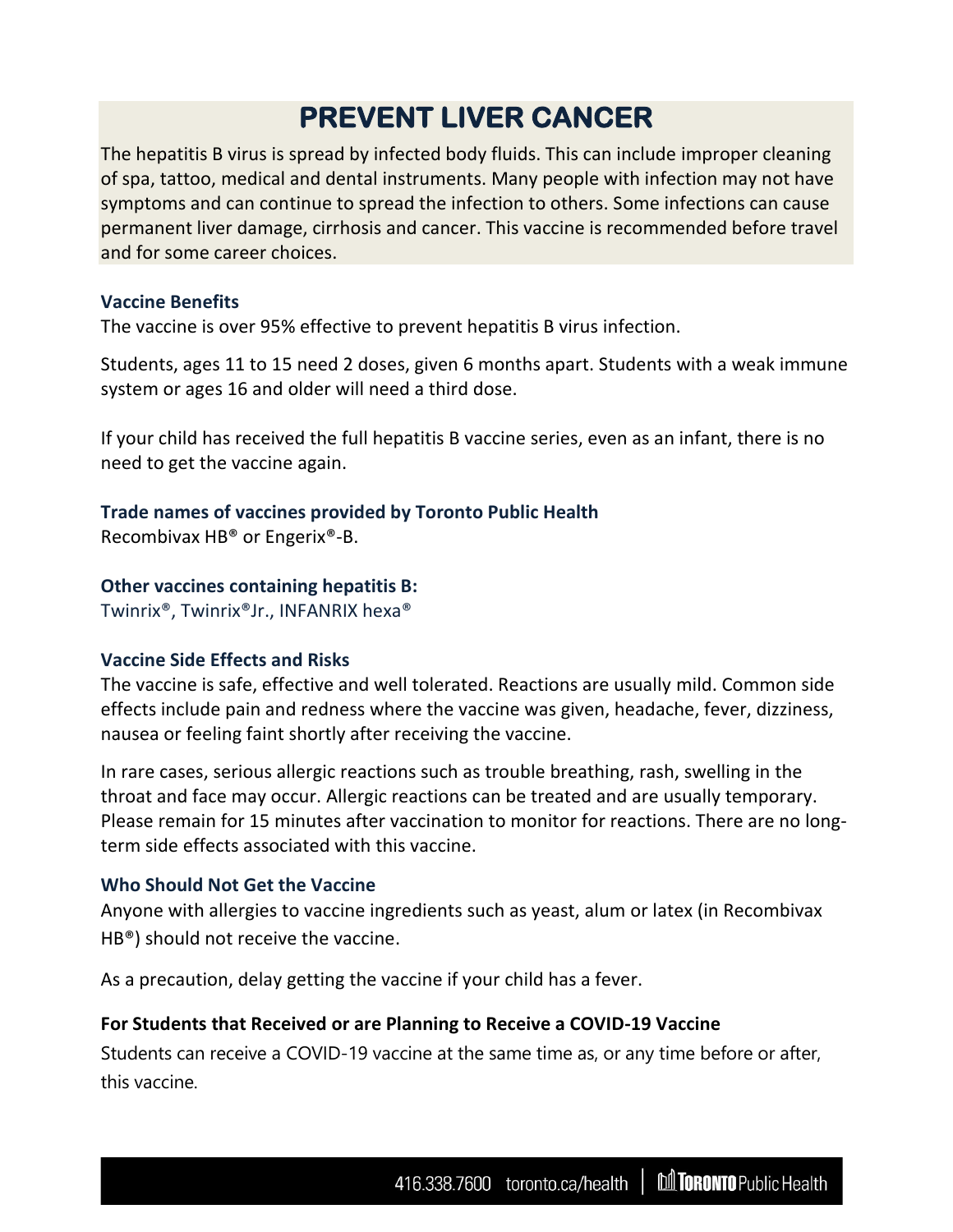### **MAKING VACCINES EASIER**

#### **PLAN AHEAD**



Talk to your child about the vaccination. Explore ways for staying calm such as visualizing a fun memory.

. . . . . . . . . . . . . . . . . . .



Take deep breaths and stay calm. Sit up during the needle. Use distraction such as music, electronic device.



Some students may feel faint after a needle, so sitting or lying down for 15 minutes may help.

**AFTER THE CLINIC**



Ask your child about the experience. Offer praise.

**MONITOR FOR REACTIONS**



For mild reactions such as fever, aches or pain, use acetaminophen or ibuprofen as directed by your doctor.

For serious reactions or if your child is feeling unwell, consult your doctor. Ask your doctor to report the reaction to **Toronto Public Health at 416-338-7600.**